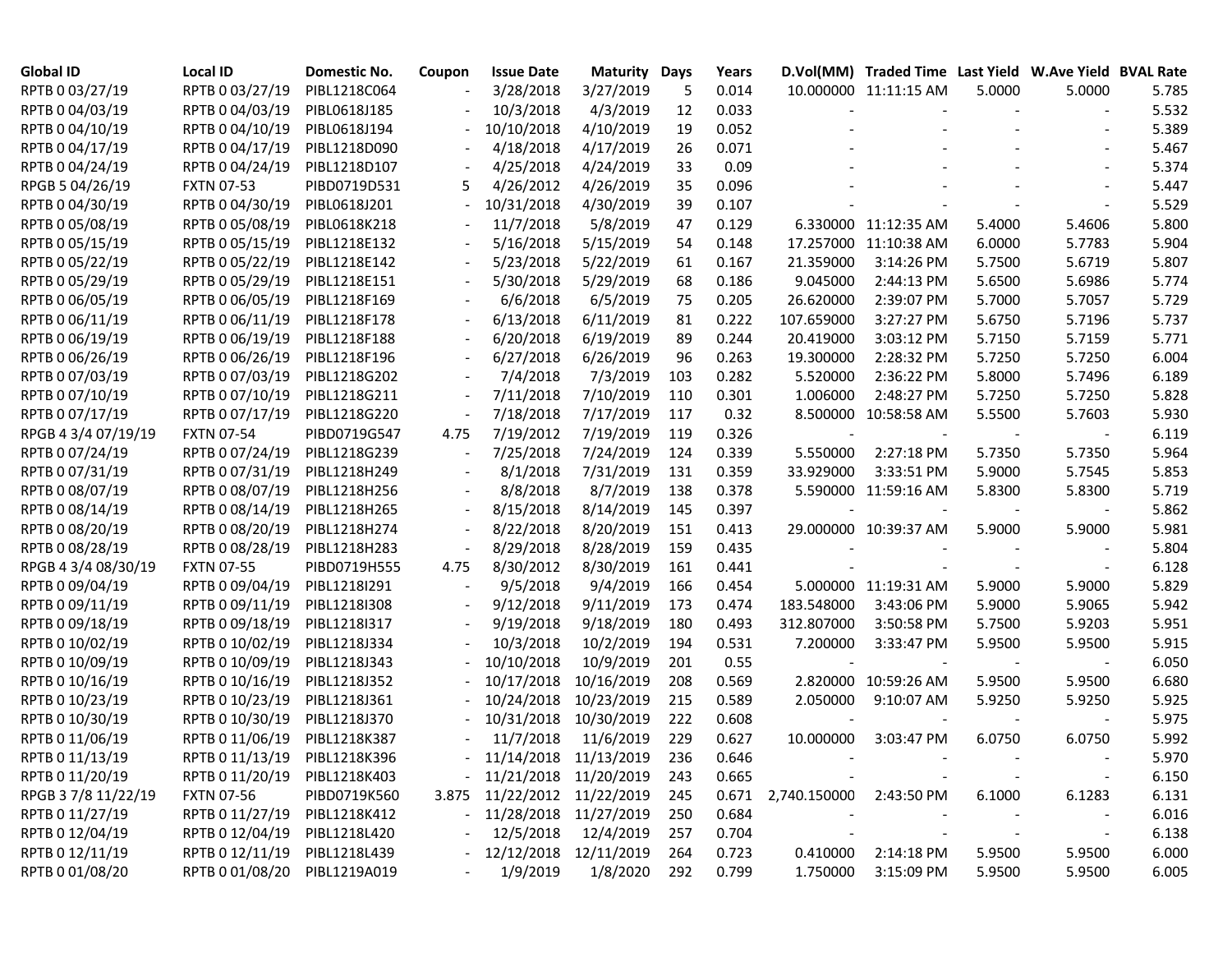| RPGB 3 3/8 01/12/20  | <b>FXTN 03-22</b> | PIBD0320A229 | 3.375  | 1/12/2017  | 1/12/2020       | 296 | 0.81  |                          | 100.000000 10:44:37 AM   | 6.1250 | 6.1250 | 6.143 |
|----------------------|-------------------|--------------|--------|------------|-----------------|-----|-------|--------------------------|--------------------------|--------|--------|-------|
| RPTB 0 01/15/20      | RPTB 0 01/15/20   | PIBL1219A028 |        | 1/16/2019  | 1/15/2020       | 299 | 0.819 | 9.650000                 | 2:54:23 PM               | 5.9850 | 5.9850 | 6.044 |
| RPTB 0 01/22/20      | RPTB 0 01/22/20   | PIBL1219A037 |        | 1/23/2019  | 1/22/2020       | 306 | 0.838 |                          | 1.000000 11:09:46 AM     | 5.9750 | 5.9750 | 6.046 |
| RPTB 0 01/29/20      | RPTB 0 01/29/20   | PIBL1219A046 |        | 1/30/2019  | 1/29/2020       | 313 | 0.857 |                          |                          |        |        | 5.948 |
| RPTB 0 02/05/20      | RPTB 0 02/05/20   | PIBL1219B054 |        | 2/6/2019   | 2/5/2020        | 320 | 0.876 |                          |                          |        |        | 5.980 |
| RPTB 0 02/12/20      | RPTB 0 02/12/20   | PIBL1219B063 |        | 2/13/2019  | 2/12/2020       | 327 | 0.895 | 2.350000                 | 3:49:09 PM               | 5.9800 | 5.9902 | 6.112 |
| RPGB 7 3/4 02/18/20  | <b>FXTN 10-50</b> | PIBD1020B508 | 7.75   | 2/18/2010  | 2/18/2020       | 333 | 0.912 | 3.600000                 | 2:32:10 PM               | 6.0000 | 6.0000 | 5.994 |
| RPTB 0 02/19/20      | RPTB 0 02/19/20   | PIBL1219B072 |        | 2/20/2019  | 2/19/2020       | 334 | 0.914 |                          |                          |        |        | 6.060 |
| RPTB 0 03/11/20      | RPTB 0 03/11/20   | PIBL1219C106 |        | 3/13/2019  | 3/11/2020       | 355 | 0.972 | 4.330000                 | 2:06:47 PM               | 6.0000 | 6.0000 | 6.038 |
| RPTB 0 03/18/20      | RPTB 0 03/18/20   | PIBL1219C115 |        | 3/20/2019  | 3/18/2020       | 362 | 0.991 | 115.024000               | 3:45:19 PM               | 6.0155 | 6.0191 | 6.036 |
| RPGB 4 1/4 04/11/20  | RTB 03-08         | PIID0320D087 | 4.25   | 4/11/2017  | 4/11/2020       | 386 | 1.057 | 4,736.981000             | 3:55:29 PM               | 6.0690 | 6.0520 | 6.058 |
| RPGB 7 1/4 08/19/20  | RTB 10-01         | PIID1020H015 | 7.25   | 8/19/2010  | 8/19/2020       | 516 | 1.413 |                          |                          |        |        | 6.072 |
| RPGB 3 3/8 08/20/20  | <b>FXTN 05-73</b> | PIBD0520H735 | 3.375  | 8/20/2015  | 8/20/2020       | 517 | 1.415 | 100.000000               | 3:47:32 PM               | 6.0800 | 6.0800 | 6.143 |
| RPGB 6 1/8 09/16/20  | <b>FXTN 10-51</b> | PIBD1020I510 | 6.125  | 9/16/2010  | 9/16/2020       | 544 | 1.489 |                          | 5.000000 11:52:38 AM     | 6.0500 | 6.0740 | 6.155 |
| RPGB 5 7/8 12/16/20  | <b>FXTN 10-52</b> | PIBD1020L525 | 5.875  | 12/16/2010 | 12/16/2020      | 635 | 1.739 |                          |                          |        |        | 6.199 |
| RPGB 4 1/4 01/25/21  | <b>FXTN 03-23</b> | PIBD0321A236 | 4.25   | 1/25/2018  | 1/25/2021       | 675 | 1.848 |                          |                          |        |        | 6.008 |
| RPGB 7 3/8 03/03/21  | RTB 10-02         | PIID1021C027 | 7.375  | 3/3/2011   | 3/3/2021        | 712 | 1.949 |                          | 13.500000 11:54:57 AM    | 5.9900 | 6.0093 | 5.994 |
| RPGB 3 1/2 03/20/21  | <b>FXTN 07-57</b> | PIBD0721C574 | 3.5    | 3/20/2014  | 3/20/2021       | 729 | 1.996 | 3.000000                 | 3:38:45 PM               | 6.0650 | 6.0650 | 6.110 |
| RPGB 6 1/2 04/28/21  | <b>FXTN 10-53</b> | PIBD1021D531 | 6.5    | 4/28/2011  | 4/28/2021       | 768 | 2.103 | $\overline{\phantom{a}}$ | $\overline{\phantom{a}}$ |        |        | 6.338 |
| RPGB 4 7/8 06/13/21  | RTB 03-09         | PIID0321F092 | 4.875  | 6/13/2018  | 6/13/2021       | 814 | 2.229 | 93.210000                | 3:40:57 PM               | 5.9250 | 5.9366 | 6.066 |
| RPGB 5 3/4 10/20/21  | RTB 10-03         | PIID1021J039 | 5.75   | 10/20/2011 | 10/20/2021      | 943 | 2.582 | 52.000000                | 2:30:35 PM               | 6.0000 | 6.0000 | 6.000 |
| RPGB 5 3/4 11/24/21  | <b>FXTN 10-55</b> | PIBD1021K551 | 5.75   | 11/24/2011 | 11/24/2021      | 978 | 2.678 | 50.170000                | 2:27:35 PM               | 6.1000 | 6.0003 | 6.009 |
| RPGB 63/8 01/19/22   | <b>FXTN 10-54</b> | PIBD1022G545 | 6.375  | 7/19/2011  | 1/19/2022 1034  |     | 2.831 | 2.000000                 | 3:01:04 PM               | 6.1000 | 6.1000 | 6.046 |
| RPGB 4 01/26/22      | <b>FXTN 05-74</b> | PIBD0522A747 | 4      | 1/26/2017  | 1/26/2022 1041  |     | 2.85  | 200.000000               | 3:39:45 PM               | 6.1000 | 6.0975 | 6.100 |
| RPGB 15 03/14/22     | <b>FXTN 20-02</b> | PIBD2022C021 | 15     | 3/14/2002  | 3/14/2022 1088  |     | 2.979 |                          |                          |        |        | 5.916 |
| RPGB 4 7/8 08/02/22  | <b>FXTN 10-56</b> | PIBD1022H562 | 4.875  | 8/2/2012   | 8/2/2022 1229   |     | 3.365 |                          |                          |        |        | 6.234 |
| RPGB 4 3/4 09/13/22  | <b>FXTN 10-57</b> | PIBD1022I570 | 4.75   | 9/13/2012  | 9/13/2022 1271  |     | 3.48  |                          |                          |        |        | 6.149 |
| RPGB 12 3/4 10/17/22 | <b>FXTN 20-03</b> | PIBD2022J033 | 12.75  | 10/17/2002 | 10/17/2022 1305 |     | 3.573 |                          |                          |        |        | 6.062 |
| RPGB 4 5/8 12/04/22  | RTB 05-11         | PIID0522L114 | 4.625  | 12/4/2017  | 12/4/2022 1353  |     | 3.704 | 22.500000                | 3:31:06 PM               | 5.9500 | 5.9453 | 5.927 |
| RPGB 4 12/06/22      | <b>FXTN 10-58</b> | PIBD1022L585 | 4      | 12/6/2012  | 12/6/2022 1355  |     | 3.71  |                          |                          |        |        | 6.041 |
| RPGB 13 02/20/23     | <b>FXTN 20-04</b> | PIBD2023B048 | 13     | 2/20/2003  | 2/20/2023 1431  |     | 3.918 |                          |                          |        |        | 6.075 |
| RPGB 5 1/2 03/08/23  | <b>FXTN 05-75</b> | PIBD0523C752 | 5.5    | 3/8/2018   | 3/8/2023 1447   |     | 3.962 | 163.227400               | 3:45:44 PM               | 5.9000 | 5.9635 | 5.896 |
| RPGB 3 1/2 04/21/23  | <b>FXTN 07-58</b> | PIBD0723D588 | 3.5    | 4/21/2016  | 4/21/2023 1491  |     | 4.082 |                          | 18.580000 11:41:38 AM    | 6.0000 | 6.0000 | 6.052 |
| RPGB 11 7/8 05/29/23 | <b>FXTN 20-05</b> | PIBD2023E054 | 11.875 | 5/29/2003  | 5/29/2023 1529  |     | 4.186 |                          |                          |        |        | 6.185 |
| RPGB 3 1/4 08/15/23  | RTB 10-04         | PIID1023H046 | 3.25   | 8/15/2013  | 8/15/2023 1607  |     | 4.4   |                          | 12.250000 11:05:53 AM    | 6.0600 | 6.1080 | 6.108 |
| RPGB 11 3/8 10/23/23 | <b>FXTN 20-06</b> | PIBD2023J068 | 11.375 | 10/23/2003 | 10/23/2023 1676 |     | 4.589 |                          |                          |        |        | 6.039 |
| RPGB 6 1/4 03/12/24  | RTB 05-12         | PIID0524C129 | 6.25   | 3/12/2019  | 3/12/2024 1817  |     | 4.975 | 8,049.400000 3:54:10 PM  |                          | 6.0000 | 6.0206 | 5.996 |
| RPGB 4 1/2 04/20/24  | <b>FXTN 07-59</b> | PIBD0724D595 | 4.5    | 4/20/2017  | 4/20/2024 1856  |     | 5.081 |                          |                          |        |        | 6.017 |
| RPGB 12 3/8 06/03/24 | <b>FXTN 20-07</b> | PIBD2024F075 | 12.375 | 6/3/2004   | 6/3/2024 1900   |     | 5.202 |                          |                          |        |        | 5.945 |
| RPGB 12 7/8 08/05/24 | <b>FXTN 20-08</b> | PIBD2024H086 | 12.875 | 8/5/2004   | 8/5/2024 1963   |     | 5.374 |                          |                          |        |        | 6.031 |
| RPGB 4 1/8 08/20/24  | <b>FXTN 10-59</b> | PIBD1024H595 | 4.125  | 8/20/2014  | 8/20/2024 1978  |     | 5.415 |                          |                          |        |        | 6.061 |
| RPGB 13 3/4 11/11/24 | <b>FXTN 20-09</b> | PIBD2024K091 | 13.75  | 11/11/2004 | 11/11/2024 2061 |     | 5.643 |                          |                          |        |        | 6.022 |
| RPGB 5 3/4 04/12/25  | <b>FXTN 07-61</b> | PIBD0725D618 | 5.75   | 4/12/2018  | 4/12/2025 2213  |     |       | 6.059 1,115.022800       | 2:58:12 PM               | 5.9600 | 5.9695 | 5.955 |
|                      |                   |              |        |            |                 |     |       |                          |                          |        |        |       |